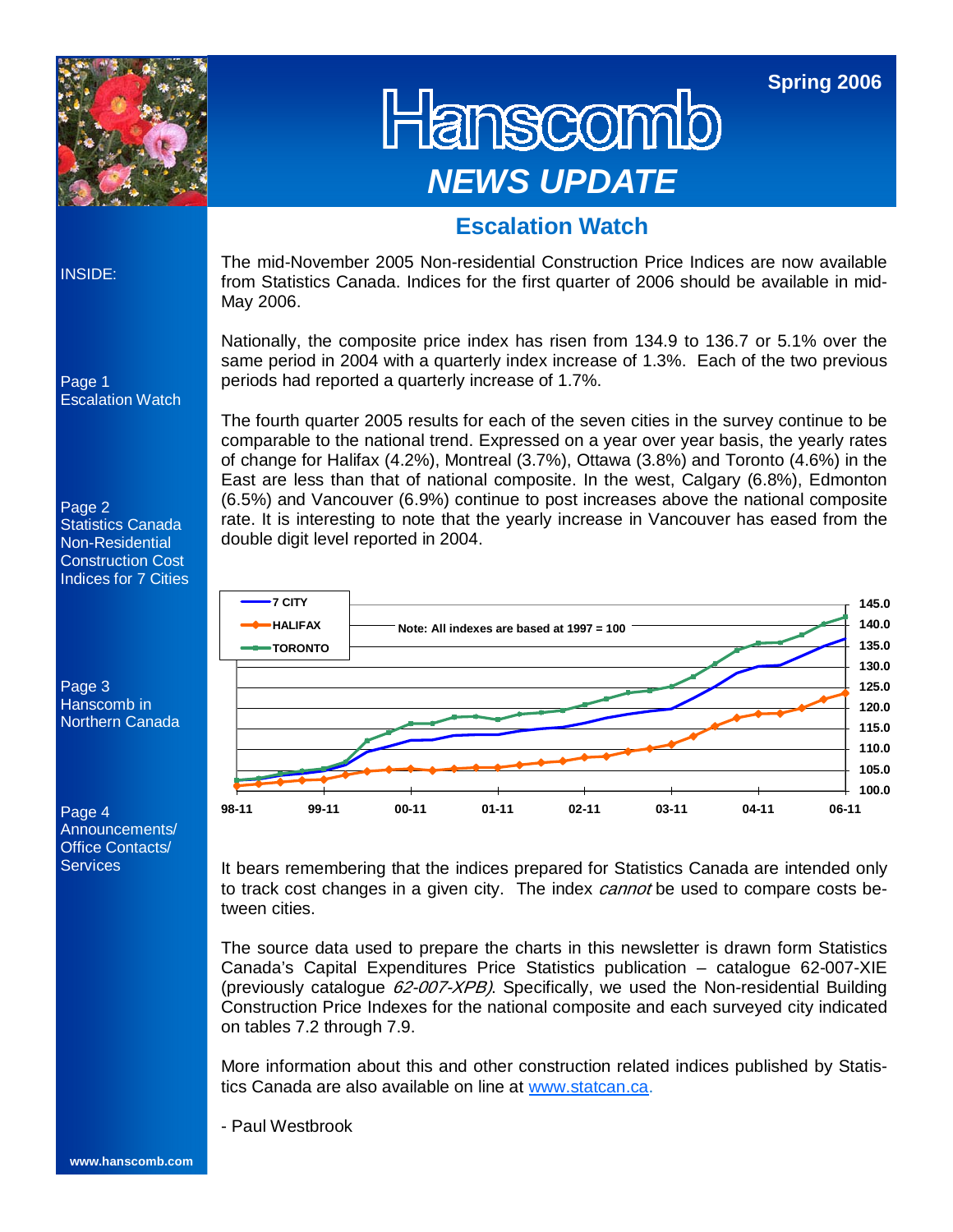### *STATISTICS CANADA NON-RESIDENTIAL CONSTRUCTION COST INDICES, IN EACH CITY 1997 = 100 (Cat. No. 62-007-XIE)*

| <b>COMPOSITE</b>           |         | 2003    |         |         | 2004    |         | 2005    |         |         |         |  |
|----------------------------|---------|---------|---------|---------|---------|---------|---------|---------|---------|---------|--|
| <b>I</b> <sub>7</sub> CITY | Mid-Aug | Mid-Nov | Mid-Feb | Mid-May | Mid-Aua | Mid-Nov | Mid-Feb | Mid-May | Mid-Aug | Mid-Nov |  |
| Index                      | 119.2   | 119.8   | 122.4   | 125.2   | 128.4   | 130.1   | 130.4   | 132.6   | 134.9   | 136.7   |  |
| Year / Year                |         |         |         |         | 7.7%    | 8.6%    | 6.5%    | 5.9%    | 5.1%    | 5.1%    |  |
| <b>Quarterly</b>           |         | 0.5%    | 2.2%    | 2.3%    | 2.6%    | 1.3%    | 0.2%    | 1.7%    | 1.7%    | 1.3%    |  |
| <b>IQ.</b> Cumulative      | 0.0%    | 0.5%    | 2.7%    | 5.0%    | 7.7%    | 9.1%    | 9.4%    | 11.2%   | 13.2%   | 14.7%   |  |

|                  |         | 2003<br>2004 |         |         |         |         |         | 2005    |         |         |  |  |
|------------------|---------|--------------|---------|---------|---------|---------|---------|---------|---------|---------|--|--|
| <b>IHALIFAX</b>  | Mid-Aua | Mid-Nov      | Mid-Feb | Mid-May | Mid-Aug | Mid-Nov | Mid-Feb | Mid-May | Mid-Aua | Mid-Nov |  |  |
| Index            | 110.2   | 111.2        | 113.2   | 115.6   | 117.6   | 118.6   | 118.7   | 120.0   | 122.    | 123.6   |  |  |
| Year / Year      |         |              |         |         | 6.7%    | 6.7%    | 4.9%    | 3.8%    | 3.8%    | 4.2%    |  |  |
| <b>Quarterly</b> |         | 0.9%         | 1.8%    | 2.1%    | 1.7%    | 0.9%    | 0.1%    | 1.1%    | 1.7%    | 1.2%    |  |  |
| Q. Cumulative    | 0.0%    | 0.9%         | 2.7%    | 4.9%    | 6.7%    | 7.6%    | 7.7%    | 8.9%    | 10.8%   | 12.2%   |  |  |

















| 2.1%  | 90.0 |       |  | 93- 94- 95- 96- 97- 98- 99- 00- 01- 02- 03- 04- 06- |  |  |  |  |
|-------|------|-------|--|-----------------------------------------------------|--|--|--|--|
| 19.9% |      | 11 11 |  | 11 11 11 11 11 11 11 11 11 11 11 11                 |  |  |  |  |
|       |      |       |  |                                                     |  |  |  |  |
|       |      |       |  |                                                     |  |  |  |  |
|       |      |       |  |                                                     |  |  |  |  |
|       |      |       |  |                                                     |  |  |  |  |

|                 |         | 2003    |         |         | 2004    |         | 2005    |         |         |         |  |
|-----------------|---------|---------|---------|---------|---------|---------|---------|---------|---------|---------|--|
| <b>MONTREAL</b> | Mid-Aug | Mid-Nov | Mid-Feb | Mid-May | Mid-Aug | Mid-Nov | Mid-Feb | Mid-Mav | Mid-Aug | Mid-Nov |  |
| Index           | 117.3   | 117.4   | 119.4   | 121.3   | 124.7   | 126.0   | 126.0   | 128.0   | 129.8   | 130.7   |  |
| Year / Year     |         |         |         |         | 6.3%    | 7.3%    | 5.5%    | 5.5%    | 4.1%    | 3.7%    |  |
| Quarterly       |         | 0.1%    | 1.7%    | 1.6%    | 2.8%    | 1.0%    | 0.0%    | 1.6%    | 1.4%    | 0.7%    |  |
| Q. Cumulative   | 0.0%    | 0.1%    | 1.8%    | 3.4%    | 6.3%    | 7.4%    | 7.4%    | 9.1%    | 10.7%   | 11.4%   |  |

|                |         | 2003<br>2004 |         |         |         |         | 2005    |         |         |         |  |
|----------------|---------|--------------|---------|---------|---------|---------|---------|---------|---------|---------|--|
| <b>IOTTAWA</b> | Mid-Aug | Mid-Nov      | Mid-Feb | Mid-May | Mid-Aua | Mid-Nov | Mid-Feb | Mid-May | Mid-Aua | Mid-Nov |  |
| Index          | 121.3   | 121.8        | 124.0   | 126.3   | 129.0   | 130.4   | 130.5   | 131.9   | 133.8   | 135.4   |  |
| Year / Year    |         |              |         |         | 6.3%    | 7.1%    | 5.2%    | 4.4%    | 3.7%    | 3.8%    |  |
| Quarterly      |         | 0.4%         | 1.8%    | 1.9%    | 2.1%    | 1.1%    | 0.1%    | 1.1%    | 1.4%    | 1.2%    |  |
| Q. Cumulative  | 0.0%    | 0.4%         | 2.2%    | 4.1%    | 6.3%    | 7.5%    | 7.6%    | 8.7%    | 10.3%   | 11.6%   |  |

|                  |         | 2003    |         |         | 2004    |         | 2005    |         |         |         |  |
|------------------|---------|---------|---------|---------|---------|---------|---------|---------|---------|---------|--|
| <b>I</b> TORONTO | Mid-Aug | Mid-Nov | Mid-Feb | Mid-May | Mid-Aug | Mid-Nov | Mid-Feb | Mid-Mav | Mid-Aua | Mid-Nov |  |
| Index            | 124.2   | 125.2   | 127.6   | 130.7   | 133.9   | 135.7   | 135.8   | 137.7   | 140.3   | 142.0   |  |
| Year / Year      |         |         |         |         | 7.8%    | 8.4%    | 6.4%    | 5.4%    | 4.8%    | 4.6%    |  |
| Quarterly        |         | 0.8%    | 1.9%    | 2.4%    | 2.4%    | 1.3%    | 0.1%    | 1.4%    | 1.9%    | 1.2%    |  |
| Q. Cumulative    | 0.0%    | 0.8%    | 2.7%    | 5.2%    | 7.8%    | 9.3%    | 9.3%    | 10.9%   | 13.0%   | 14.3%   |  |

|                  |         | 2003    |         |         | 2004    |         | 2005    |         |         |         |  |
|------------------|---------|---------|---------|---------|---------|---------|---------|---------|---------|---------|--|
| <b>ICALGARY</b>  | Mid-Aug | Mid-Nov | Mid-Feb | Mid-May | Mid-Aug | Mid-Nov | Mid-Feb | Mid-Mav | Mid-Aug | Mid-Nov |  |
| Index            | 119.7   | 119.9   | 123.0   | 126.1   | 129.4   | 131.1   | 131.9   | 135.0   | 137.6   | 140.0   |  |
| Year / Year      |         |         |         |         | 8.1%    | 9.3%    | 7.2%    | 7.1%    | 6.3%    | 6.8%    |  |
| <b>Quarterly</b> |         | 0.2%    | 2.6%    | 2.5%    | 2.6%    | 1.3%    | 0.6%    | 2.4%    | 1.9%    | 1.7%    |  |
| O. Cumulative    | 0.0%    | 0.2%    | 2.8%    | 5.3%    | 8.1%    | 9.5%    | 10.2%   | 12.8%   | 15.0%   | 17.0%   |  |

|                  | 2004<br>2003 |         |         |         |         |         | 2005    |         |         |         |  |
|------------------|--------------|---------|---------|---------|---------|---------|---------|---------|---------|---------|--|
| <b>IEDMONTON</b> | Mid-Aug      | Mid-Nov | Mid-Feb | Mid-May | Mid-Aug | Mid-Nov | Mid-Feb | Mid-May | Mid-Aug | Mid-Nov |  |
| Index            | 117.7        | 118.3   | 121.3   | 124.2   | 127.2   | 129.2   | 130.3   | 133.0   | 135.4   | 137.6   |  |
| Year / Year      |              |         |         |         | 8.1%    | 9.2%    | 7.4%    | 7.1%    | 6.4%    | 6.5%    |  |
| Quarterly        |              | 0.5%    | 2.5%    | 2.4%    | 2.4%    | 1.6%    | 0.9%    | 2.1%    | 1.8%    | 1.6%    |  |
| Q. Cumulative    | $0.0\%$      | 0.5%    | 3.1%    | 5.5%    | 8.1%    | 9.8%    | 10.7%   | 13.0%   | 15.0%   | 16.9%   |  |

|                  | 2003    |         | 2004    |         |         |         | 2005    |         |         |         |  |
|------------------|---------|---------|---------|---------|---------|---------|---------|---------|---------|---------|--|
| <b>VANCOUVER</b> | Mid-Aug | Mid-Nov | Mid-Feb | Mid-May | Mid-Aug | Mid-Nov | Mid-Feb | Mid-Mav | Mid-Aua | Mid-Nov |  |
| Index            | 108.9   | 109.7   | 113.5   | 116.8   | 120.2   | 122.2   | 123.1   | 125.8   | 127.9   | 130.6   |  |
| Year / Year      |         |         |         |         | 10.4%   | 11.4%   | 8.5%    | 7.7%    | 6.4%    | 6.9%    |  |
| Quarterly        |         | 0.7%    | 3.5%    | 2.9%    | 2.9%    | 1.7%    | 0.7%    | 2.2%    | 1.7%    | 2.1%    |  |
| Q. Cumulative    | 0.0%    | 0.7%    | 4.2%    | 7.3%    | 10.4%   | 12.2%   | 13.0%   | 15.5%   | 17.4%   | 19.9%   |  |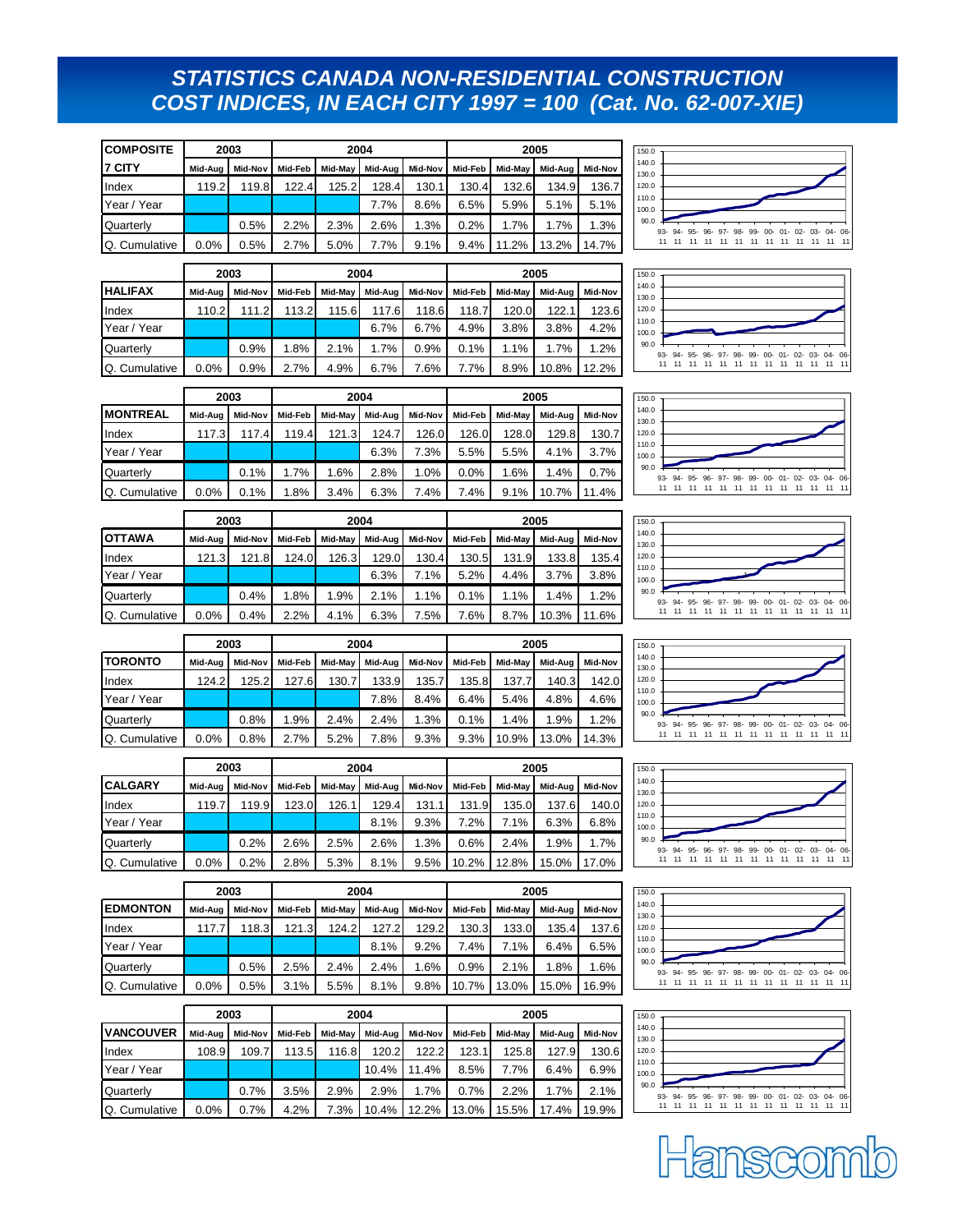# *HANSCOMB IN NORTHERN CANADA*

## **Qikiqtani Hospital, Iqaluit**

Hanscomb has been engaged by FSC Architects & Engineers to provide full design stage cost planning and control services for the Qikiqtani General Hospital in Iqaluit. This expansion will see the construction of a 5,400m² Acute Care Regional Hospital over two-storeys and will



be connected to the existing heath centre via a physical link. This new 35-bed facility includes beds for medical, surgery, intensive care, pediatrics, isolation, rehabilitation, psychiatric care, palliative care, obstetrics and birthing.

The arctic environment provided designers with considerable challenges as the site required heavy blasting and extensive civil works with large retaining walls. The building is founded on steel pipe rock socketed piles and its superstructure will consist of a steel exoskeletal insulation package designed to meet extreme skin temperatures with minimal heat loss and thermal bridging.

The project was tendered in three packages to deal with the tight shipping windows associated with construction in Northern Canada and to allow for ideal times for foundation installations and civil infrastructure work. The project is presently under construction with a completion date in the fall of 2006. The Qikiqtaaluk Corporation, on behalf of the Government of Nunavut, is responsible for developing this project.

### **RCMP Headquarters & Iqaluit Detachment, Iqaluit**

This landmark Headquarters for the RCMP 'V' Division and the Iqaluit Police Detachment is currently in the bid preparation phase. Hanscomb is providing Cost Planning and Control services as members of the project design team, lead by FSC Architects & Engineers in association with associate architects, IBI Group. The building will be a leader in Nunavut not only for its scope and use of building technology but for its overall design. To this end the project team will design toward a sustainable building meeting RCMP policies and the intent of meeting a LEED™ Silver accreditation.



The building will house three sectors of the RCMP under one roof, namely the 'V' Division Headquarters, the Amalgamated Detachment and the Regional Training Centre which will include a firing range, dormitories, classrooms and simulator facilities.

The project has been characterized by both extreme flexibility on the part of the design team and aggressive cost control in order to accommodate the project's budget constraints. Multi-phased project delivery has been incorporated addressing cash flow con-

straints. Design initiatives have maintained overall project cost control. A pre-tender estimate of the Thermosyphon foundation system was completed in August 2005 the balance of the project will be tendered in 2006.

## **Tantalus School, Carmacks**

Hanscomb was retained by The Government of Yukon to prepare pre-tender estimates for the new Tantalus School in Carmacks, Yukon. The new 3,250m² school has been designed by Kobayashi & Zedda Architects Ltd. of Whitehorse and will provide classroom space for students of the Little Salmon/Carmacks First Nation community from kindergarten through grade twelve.

In addition to classroom space, the facility will provide students and staff with a new gymnasium, library, multi-purpose room, special labs and teaching areas to enhance the learning needs of the community. The primarily wood framed build-

ing sits atop cast-in-place strip footings, providing a crawl space below the lowest floor to house the school's large airhandling unit and access to the facility's water storage tanks.